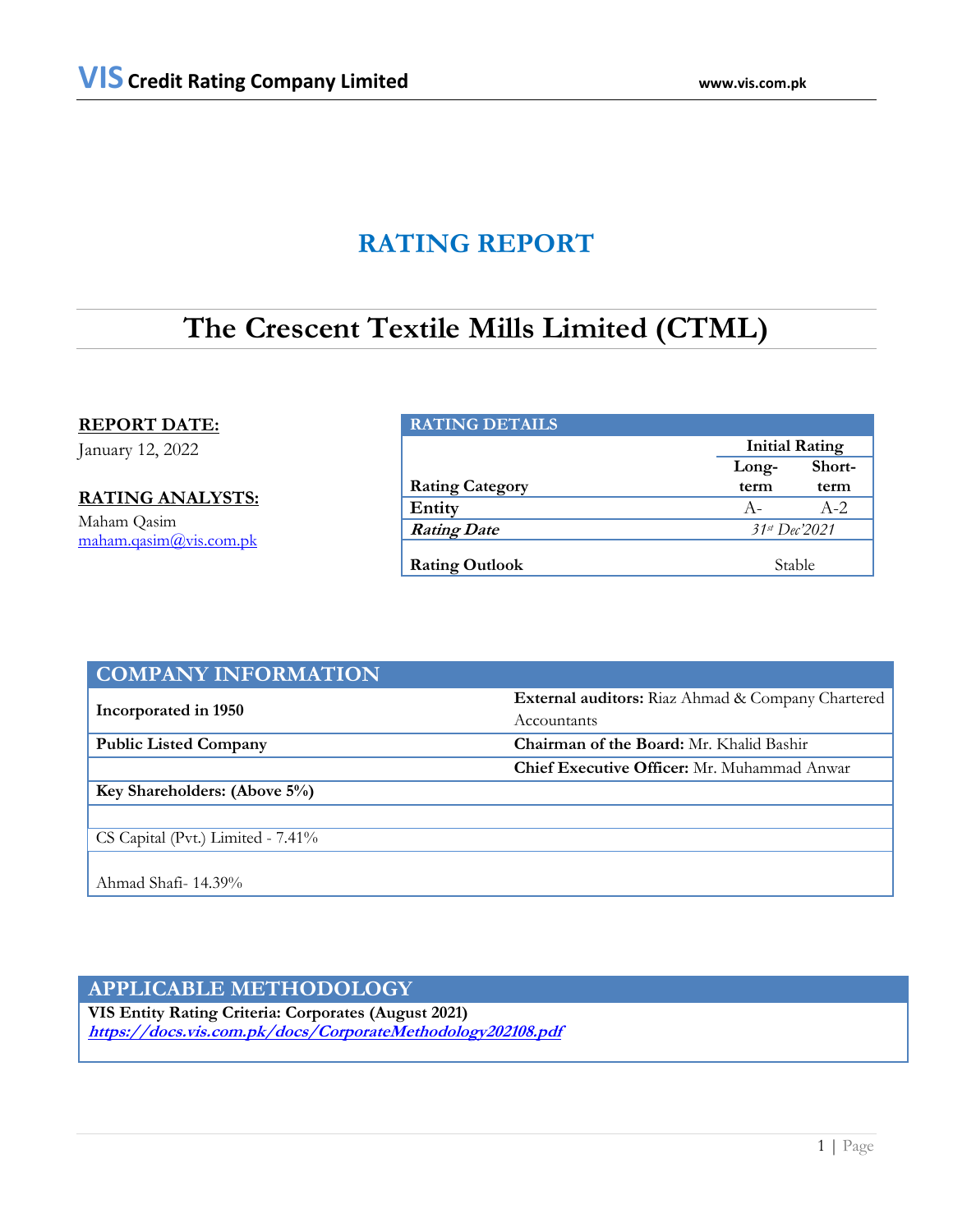# **The Crescent Textile Mills Limited**

### **OVERVIEW OF THE INSTITUTION RATING RATIONALE**

*The Crescent Textile Mills Limited (Crestex) was incorporated in 1950 as a private limited company and lateron listed on Pakistan Stock Exchange. The company is a composite unit consisting of spinning, weaving, processing, home textile and power generation.*

## **Profile of Chief Executive Officer**

*Mr. Muhammad Anwar has been working in the capacity of CEO of CTML since 1972. He has rich experience in textile and sugar sectors and is also on the boards of Shams Textile Mills, and Shakarganj Limited. He is also a member of Board of Trustee of Faisalabad Dry Port Trust.* 

## **Profile of Chairman**

*Mr. Khalid Bashir joined the board in 1977, and was appointed as Chairman of the Board of CTML in October 2018. He has a vast experience of textile, sugar and insurance sector. He serves as CEO of Shams Textile Mills Limited, Chairman Board Suraj Cotton Mills Limited and Premier Insurance Limited.*

## **Financial Snapshot**

*Tier-1Equity: end-1QFY22: Rs. 5.9b; end-FY21: Rs. 5.7b; end-FY20: Rs. 4.5b; end-FY19: Rs. 4.3b*

*Assets: end-1QFY22: 20.7b; end-FY21: Rs. 20.3b; end-FY20: Rs. 18.8b; end-FY19: Rs. 17.46b*

*Profit After Tax: 1QFY22: 245m; FY21: Rs. 516m; FY20: Rs. 34m; FY19: Rs. 239m;*  The ratings assigned to The Crescent Textile Mills Limited (Crestex) take into account the company's association with Crescent Group; one of the oldest conglomerates in Pakistan with business interests in of textile, sugar, particle board, steel, and various financial services companies. The ratings incorporate diversification of revenue stream into spinning, weaving, processing and made-up segments; however, the reliance on spinning still remains significant. Therefore, ratings factor in high cyclicality and competitive intensity for spinning segment along with volatility in cotton prices which translate into moderate to high business risk profile. On the other hand, holistically business risk profile of the textile industry is supported by stable and growing demand prospects. Based upon projected capex in the next two fiscal years, the company has planned to reduced its reliance on procurement of fabric from open market on account of capacity enhancement of both weaving and stitching divisions. The ratings incorporate impact of currency fluctuations on imported raw material and any adverse changes in regulatory duties.

Assessment of financial risk profile incorporates the impact of Covid led boom in local textile sector translating into positive momentum in revenues, enhanced margins, healthy profitability indicators and augmentation of equity base. The ratings take comfort from additional equity injection made by the sponsors during the period under review. Further, owing to reduction in benchmark rates, the financing cost for the company has reduced, reflecting positively on the bottom line. The liquidity position is sound on account of sufficient cash flow generation in terms of outstanding liabilities coupled with support from sizable investments held by the company. The investments provide cushion for liquidity and can be easily liquidated in times of cash-flow crunch; however, the management does not foresee any event that can cause liquidity stress during the rating horizon. Further, the ratings factor in moderately leveraged capital structure. The ratings remain dependent on maintenance of margins, realization of projected targets, incremental cash flow generation and cost savings from recent capital expenditure and maintenance of leverage indicators.

# **Key Rating Drivers:**

**Local Textile Sector performance during COVID-19:** The coronavirus pandemic led to 3% drop in global trade volumes in the 1QFY20 according to United Nations conference on Trade and Development forecasts. Industries whose operations were more globalized (particularly those who relied on Chinese inputs for production) were highly exposed to initial supply side disruptions. However, given most of the textile companies in Pakistan are heavily reliant on local cotton produce; the supply side risk was largely curtailed. In addition, the lockdown in China at the initial stage turned advantageous as the orders got shifted to Pakistan. Prior to onslaught of the pandemic, the European buyers were attracted by repetitive rupee weakening since 4QFY18, as unit prices fell only for Pakistan in 9MFY20 vis-à-vis its competitors. The price effect was further enforced by duty-free/quota free access under the GSP Plus agreement. Bangladesh and Pakistan have been able to increase their exports to the bloc as they enjoy preferential trade treatment within EU. Moreover, US-China trade war with USA applying additional tariffs on Chinese apparel imports since Sep'19 has aided low-cost suppliers including Pakistan in capturing the untapped share. So, after global onslaught of corona virus European and American retailers, the two main destination markets for this sector, cancelled their orders causing serious concerns in many sourcing countries. With only a few buyers honoring their import commitments with local manufactures, exports declined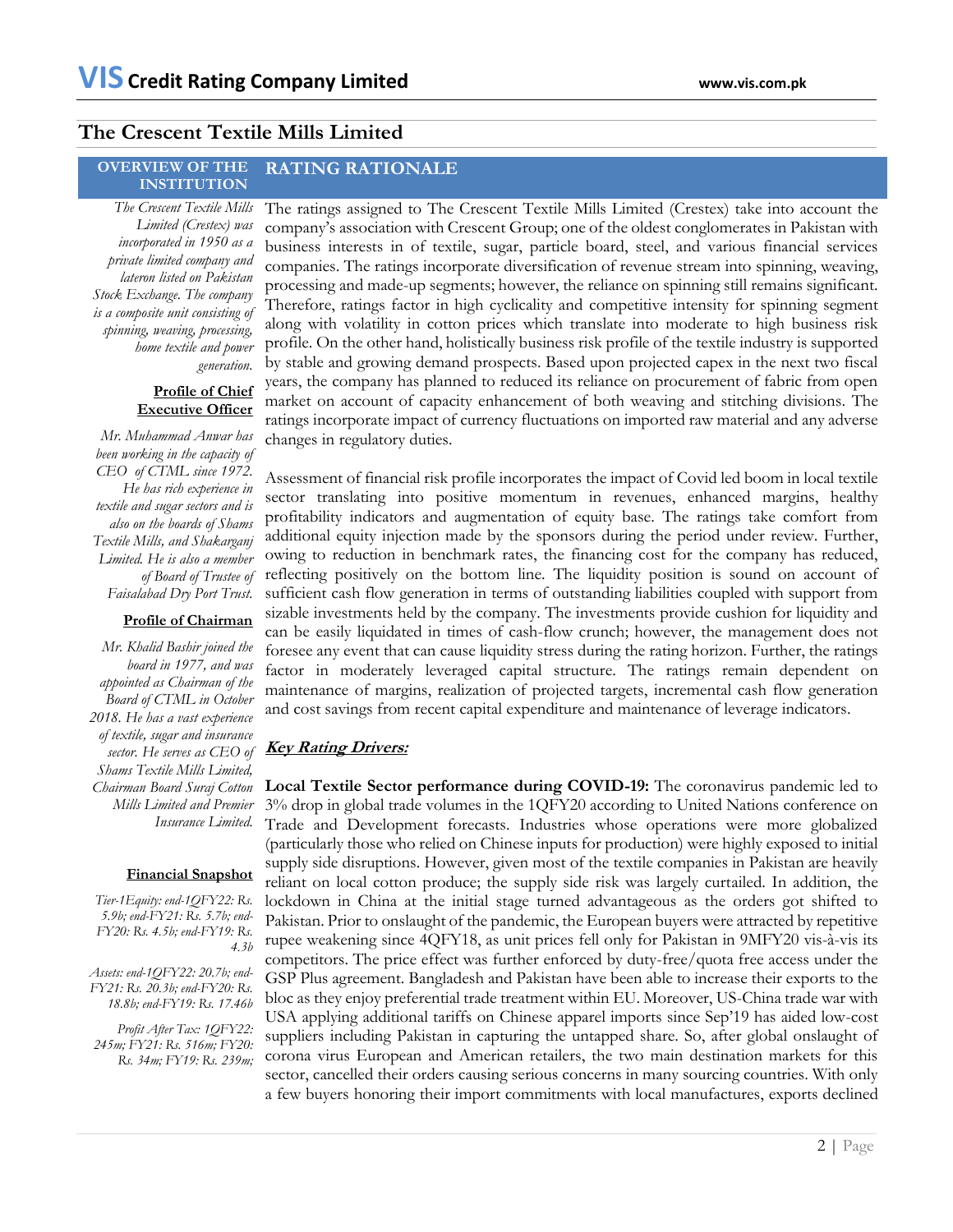during April'20. Exports of readymade garments dipped by 69% in April'20 compared to same month in the preceding year.

The country's textile industry has scaled up production to pre-Covid level of full-capacity as a significant improvement in containment of the pandemic in the country led the world buyers to partially divert their orders to domestic manufacturers. The growth in production is backed by a big jump in the import of basic raw materials – cotton and man-made yarn – after the heavy rainfall and pest attack damaged notable portion of cotton crops in the fields to a multiyear low. Secondly, the industry recovered on a fast pace with the government's support in the shape of rationalizing energy price to a regional competitive level, the same included continued supply of raw material and subsidized financing for the expansion of production and setting up new units. Further, the textile exports have also largely recovered from the Covid-19 pandemic shocks and are still growing both in terms of their quantity and dollar value. The textile shipments have surged by 3.8% to \$4.8 billion between July and October from \$4.6bn in the corresponding period last year. The rise in the textile and clothing group has been slightly faster than the 0.6% growth in the overall export. The export recovery is most prominent in the knitwear, home textiles and denim segments.

**Integrated Manufacturing Facility:** Crestex, flagship company of the Crescent Group founded in 1950, is a vertically integrated composite textile unit, operating through five segments including spinning, weaving, processing, home textile and power generation. Head office and all production units are situated at Sargodha road, Faisalabad, except for the weaving unit, which is located at Industrial Estate, Hattar, Tehsil Khanpur, KPK. The company exports its products to the United States, Europe, Asia, Africa, and Australia.

Presently, the company has four spinning mills consisting of 100,272 spindles; the total spinning capacity is recorded at 34m Kgs/year based on 20s count with 3 shifts. There are dedicated areas, passages and procedures to process organic raw materials. Crestex manufactures all types of combed and carded yarns with varieties of raw material like cotton, polyester cotton, chief value cotton. Crestex also produces fancy yarns like lycra, duo core, slub, wool, Colima and flax productions. Besides Pakistani cotton and medium staple, long staple USA (Pima), Egyptian (Giza), and Greek cotton are also used for fine counts. The spinning machinery belongs to Reiter Swiss, Truitzschler Germany, Toyota/Murratec Japan and Chinese.

Weaving segment has 114 Air jet looms with total capacity of producing 10.8m linear meters per year; over and above its own weaving capacity, the company outsources approximately 50m square meters/year of griege fabric as per customer requirement. In line with growth in scale of operations amid better reception of company's products coupled with improved sector outlook, capacity utilization of spinning and weaving segments was recorded higher during FY21.The capacity utilization and related data of spinning and weaving segment is tabulated below:

| (Figures in '000')                   | <b>FY19</b> | <b>FY20</b> | <b>FY21</b> |  |  |  |
|--------------------------------------|-------------|-------------|-------------|--|--|--|
| Spinning:                            |             |             |             |  |  |  |
| <b>Installed Spindles</b>            | 100,272     | 100,272     | 100,272     |  |  |  |
| Shifts Per Day                       | 3           |             |             |  |  |  |
| Production Capacity 20/S count (Kgs) | 33,587      | 33,587      | 33,587      |  |  |  |
| Actual Production 20/S count (Kgs)   | 29,168      | 27,886      | 29,768      |  |  |  |
| Capacity Utilization                 | 87%         | 83%         | 87%         |  |  |  |
|                                      |             |             |             |  |  |  |
| Weaving:                             |             |             |             |  |  |  |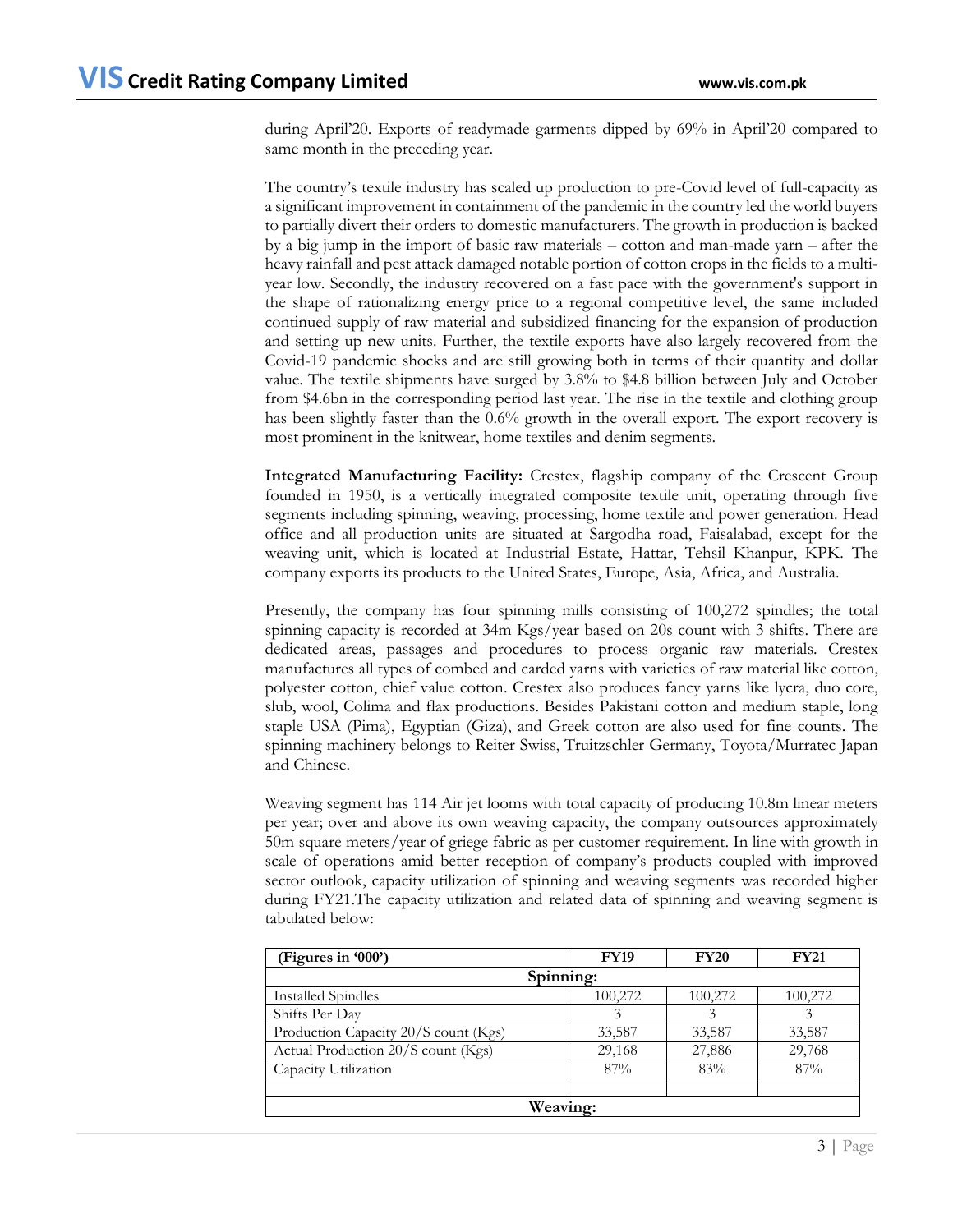| Installed Looms                                 | 112    | 112    | 112    |
|-------------------------------------------------|--------|--------|--------|
| Plant Capacity Converted to 50 Picks (Sq. Mtr.) | 45,770 | 45,770 | 45,770 |
| Actual production Converted to 50 Picks (Sq.    | 34,275 | 34,432 | 38,136 |
| Mtr.                                            |        |        |        |
| Capacity Utilization                            | 75%    | 75%    | 83%    |

In the processing department, the company has continuous bleaching plant Goller and Kuster, continuous pad thermosol, pad steam, Reggiani and Zimmer Rotary printing machines, Monforts and Bruckner Stenters & Ramisch Calender. Crestex processing department has capability of printing designs up-to 16 colors with a workable width of 320cm. The company has the capability of dyeing & printing cotton, polyester, viscose, tencel, wool, silk and their blends. Crestex also has CAD stations and stork laser engraving machine in its design and engraving department. Yearly capacity of processing unit is as follows:

| <b>Processing Unit Sub-Division</b> | Capacity per year      |
|-------------------------------------|------------------------|
| Finishing                           | 36m meters             |
| Printing                            | 18 <sub>m</sub> meters |
| $D$ veing                           | 8m meters              |
| Bleaching                           | 10m meters             |

The home textile division of the company manufactures a broad range of home textile and hospitality products, which include bed linen, table linen, kitchen linen, furnishing etc. Monthly capacity of home textile division comprising semi-automatic operations is as follows:

| Home Textile Unit Sub-Division | Capacity per month |
|--------------------------------|--------------------|
| Open Line Bedding:             | 150,000 Pcs        |
| Sheet Set                      | 75,000 Sets        |
| Duvet Set                      | 215,000 Sets       |
| <b>Lined Curtains</b>          | 30,000 Pairs       |
| Table Linen:                   | 20,000 Pcs         |
| BIAB/Bed Spreads:              | 10,000 Packs       |
| Institutional garments:        | 180,000 Pcs        |
| Confection                     | 50,000 Pcs         |

The power division generate power through gas and HFO engines. Generation capacity of gas engines is 16MW, while generation capacity of HFO engines is 9.6MW aggregating to 25.6MW. The company has also access to 2 FESCO lines of 10MW capacity. The power requirements are mainly met though in-house electricity generation, however, during overhauling of engines the same is met partly through WAPDA and partly through in-house generation.

**Investment Mix:** Long-term investments representing around one-third of the non-current asset base of the company, amounted to Rs. 3.9b (FY21: Rs. 3.8b; FY20: Rs. 3.7b) at end-1QFY22. Major equity investments in listed related-parties included 7.22% equity held in Shakarganj Limited and 9.40% equity held in Shams Textile Mills Limited. Other major quoted equity investments included 4.56% and 2.83% equity held in Crescent Cotton Mills Limited and Crescent Fibres Limited, respectively. Meanwhile, unquoted investments primarily included equity stake in Crescent Bahuman Limited (CBL) amounting to 3.1b at end-FY21; the same included 19.8% of common equity held amounting to Rs. 269.3m and 73.4% fully paid preference shares amounting to Rs. 2.9b. On the other hand, short-term investments include 11% equity held in Crescent Steel and Allied Products Limited (CSAP), amounting Rs. 190.7m at end-FY21 Other short-term equity investments included 1.22%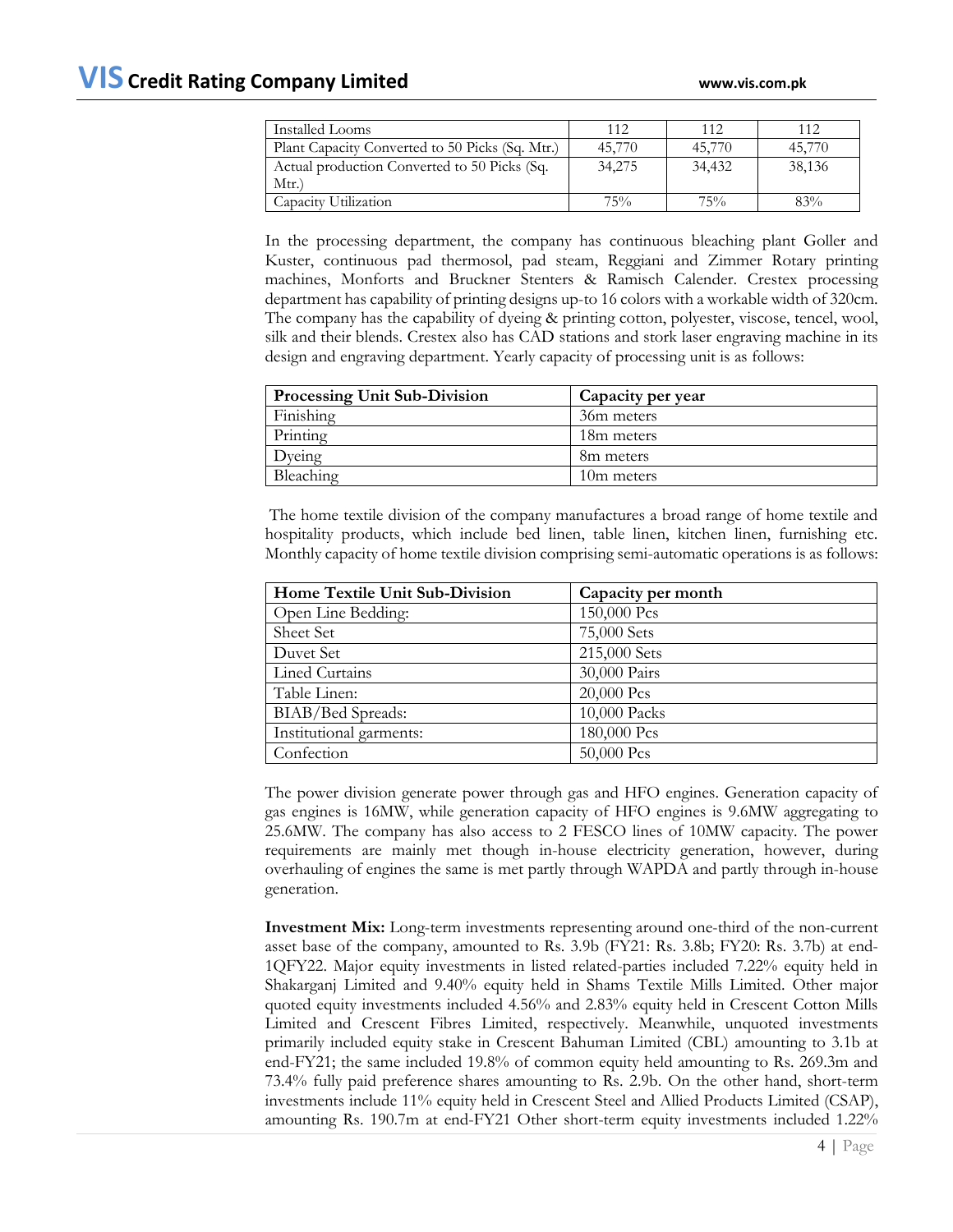equity held in Samba Bank Limited amounting Rs. 37.4m; the same has been liquidated during 2QFY22. As per the management, the company does not plan on increasing its investment portfolio during the rating horizon. On the other hand, some scrips can be offloaded in case of liquidity requirement; however, the same remain contingent upon reasonable price quotation. On account of improved performance of scrips held, Crestex recorded surplus on re-measurement of investment at fair value through other comprehensive income amounting Rs. 406.9m *(after adjustment of related income tax)* (FY20: Rs. 154.0m) during FY21.

**Sizable growth witnessed during FY21 on account of multiple factors:** The company's topline registered an increase of around 34% to Rs. 17.8 b (FY20: Rs. 13.3b; FY19: Rs. 14.0b) during FY21; the same was a combined outcome of growth in both export and local sales. The export sales augmented to Rs 11.0b (FY20: Rs. 8.1b) primarily owing to volumetric increase in made ups registered to 24.7m mtrs (FY20: 17.5 m mtrs) during the outgoing year. Overall, the sales volume of processing & home textile segment, all contributing to exports, increased to 33m meters during FY21 as compared to 24m meters in the corresponding year. Processed fabric and made-ups production increased by 30% and 42% respectively in FY21 in comparison to last year. On the other hand, the average price per meter was recorded relatively lower at Rs. 365.8 during FY21 as opposed to Rs. 373.1 in the preceding year on account of management's focus on volumetric increase coupled with difference in specifications of articles sold. The increased demand of domestic products is underpinned by capitalizing of marketing gap as production units in competing countries are not operating at full potential owing to COVID-19 related lockdowns. In addition, the power subsidy announced by the government in Feb'20 for the sector made the prices even more competitive globally, therefore positively resulted in the offtake of local products. As per the management, Crestex improved its market penetration in exports through addition of certain renowned clients including Ralph Lauren, Zara Homes, Asda etc.

The company's made-ups division is associated with some of the well renowned brands including Turner Bianca PLC, Next Retail Ltd, J Rosenthal & Sons Ltd, Hanes Australia and Tchibo Gmbh. The company's client portfolio is dominated by wholesale distributors. Top 10 customers accounted for 47% (FY20: 46%) of the total sales during FY21. Geographic breakdown of sales shows that 50% of the sales (FY20: 51%) originated from Europe; Asia, Africa and Australia contributed 4% (FY20: 6%) to total sales, while around 7% (FY20: 4%) of export revenue was from US during FY21. Crestex was successful in tapping US bulk order market for geographical diversification; the same resulted in growth of the company's export portfolio during FY21.

Yarn sold by Crestex majorly constitutes cotton and PC yarn ranging from 20s- 80s count. The local sales were also recorded higher at Rs. 6.9b (FY21: Rs. 5.2b) during FY21 owing to enhanced demand of yarn on account of improved sector outlook as a whole coupled with addition of new product, knitted yarn, in the spinning segment product portfolio. As per the management, knitted yarn entailing better quality comprised around 20% of the spinning output. Total yarn sales increased to 12.8m kgs (FY20: 10.8m kgs) while the average rate reaped on spinning produce also improved to Rs. 484.2/kg (FY20: Rs. 413.75/kg) during FY21, better pricing of spinning division was on the back of price hike of cotton along with higher retail price of knitted yarn. Spinning division production (Converted 20s) increased by 6.7% during FY21 with production recorded at 18m Kgs of yarn, some of the spinning produce was utilized internally. Major reason for enhanced production was increase in plant efficiency and number of days worked.

Weaving department meets about 35% internal needs of the company while the rest of the fabric is outsourced from other weaving companies. Crestex's inhouse weaving facility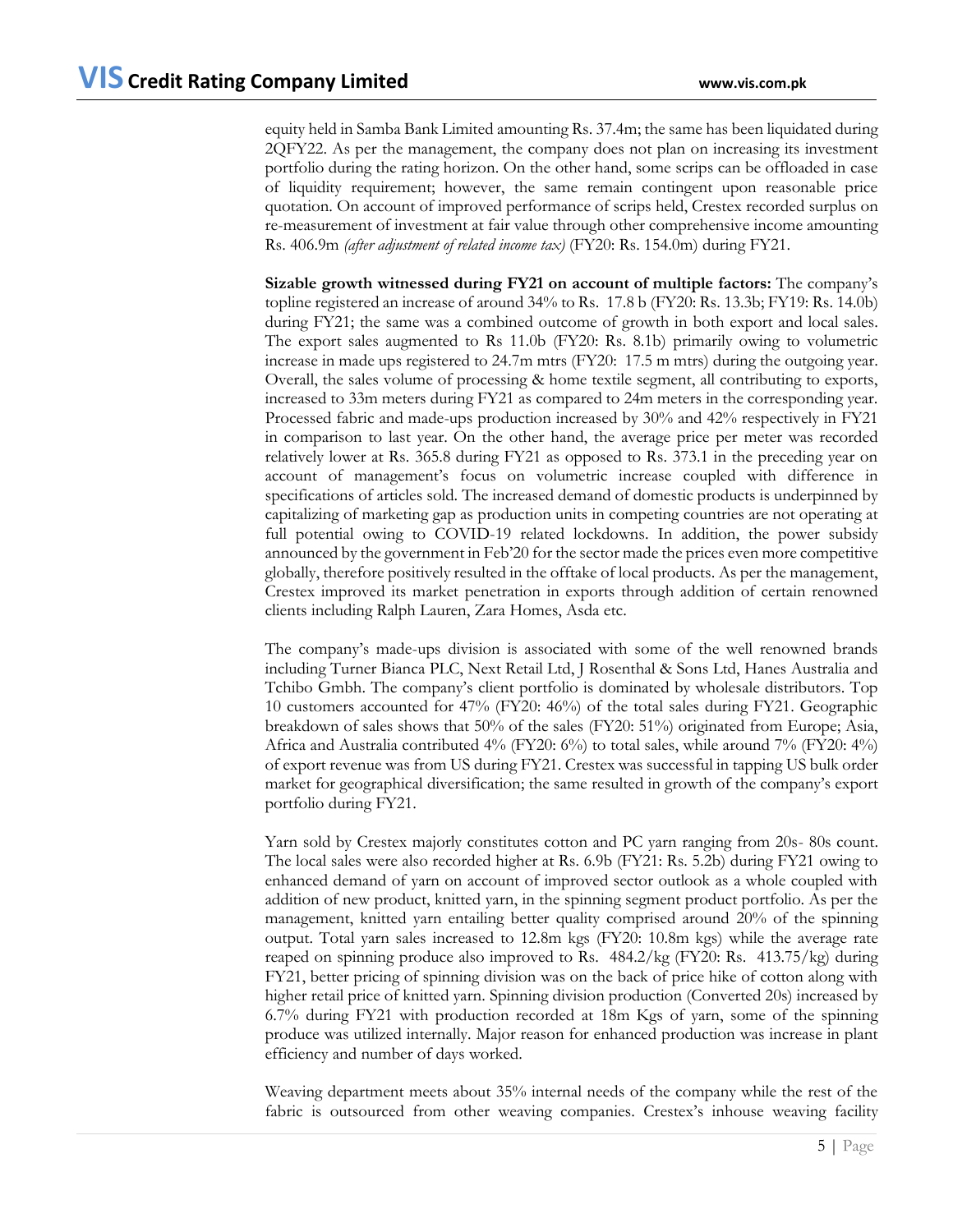produced 12m meters of fabric during FY21 which increased by 19% in comparison to last year, operational performance improved due better capacity utilization and increase in plant efficiency. During FY21, fabric purchase and fabric conversion from outside was 22m meters with 25% growth recorded in comparison to preceding year.

**Improvement in gross margins on the back of better margins of spinning division along with increased contribution of exports segment:** The company's margins improved to 13.8% (FY20: 11.7%) primarily owing enhancement of margins of spinning segment to 12.2% (FY20: 4.8%) during FY21. The margins of spinning segment were recorded higher on account of company procuring imported cotton at substantially lower rates that helped to post positive impact on bottom line of the segment. Moreover, the introduction of knitted yarn entailing higher margins than normal weaved yarn also resulted in augmentation of margins. On the other hand, the margins of home textile division declined to 11.3% (FY20: 13.3%) during FY21 on account of increase in yarn and fabric prices, exchange losses owing to PKR appreciation and increase in shipping freight rates. As per the management, valueadded export market is categorized as highly competitive involving locking of sales price in advance, having third party distributors as major customers and high proportion of imported raw material in terms of total procurement (FY21: 41%; FY20: 48%).

Distribution cost increased to Rs. 769.1m (FY20: Rs. 573.5m) majorly due to increase in freight & shipment and commission to selling agents; the increase is in sync with enhanced scale of operations. Moreover, administrative expenses also increased to Rs. 447.3m (FY20: Rs. 391.8m) mainly as result of increase in salaries & benefits and higher repair & maintenance expenses incurred. Increase in all other administrative expenses is largely aligned with higher sales and general inflation. Further, other expenses stood higher at Rs. 106.1m (FY20: Rs. 43.5m) owing to increased contribution to workers' profit participation fund coupled with higher net exchange loss amounting to Rs. 65.9m (FY20: 21.9m) booked during FY21. On the other hand, other income increased to Rs. 131.4m (FY20: Rs. 116.8m) mainly on account of gain on remeasurement of GIDC liability amounting to Rs. 38.0m (FY20: nil) during FY21. Moreover, entire dividend income of Rs. 8.4m pertained to dividend from Samba Bank Limited In addition, the finance cost was rationalized to Rs. 452.2m (FY20: Rs. 480.9m) owing to sharp dip in benchmark interest rates despite increase in total borrowings of the company during the period under review. As a result of positive trajectory of revenues, improved margins and curtailment of interest expense, Crestex reported substantial profit of Rs. 515.7m (FY20: Rs. 33.6m) during FY21.

Going forward, the management projects to close FY22 with a topline of Rs. 18.5b, the company in on track of meeting the projected target as revenue of Rs. 4.7b was booked during 1QFY22. The increase in revenue is mainly attributable to 48% growth in local sales during the ongoing year. The gross margins further improved to 15.1% during 1QFY22 owing to better prices of final products reaped in the local market. The operating cost increased to Rs. 378.1m during 1QFY22 as opposed to Rs. 312.0 in the corresponding period last year owing to increase in distribution cost on account of high sea freight rates. Subsequently, in line with growth in scale of operations and improved margins, Crestex reported sizable profit of Rs.245.3m during 1QFY22. As per the management, the future prospects are encouraging due surge in company's products demand and full capacity utilization in all business segments.

**Coverages have improved on a timeline basis:** Liquidity position of the company has improved during the rating review period on account of adequate cash flows in relation to long-term outstanding obligations and sound debt service capacity. In line with increased scale of operations and improved margins, Funds from Operations (FFO) exhibited considerable improvement on a timeline basis to Rs. 372.9 (FY21: Rs. 993.2m, FY20: Rs. 287.2m) during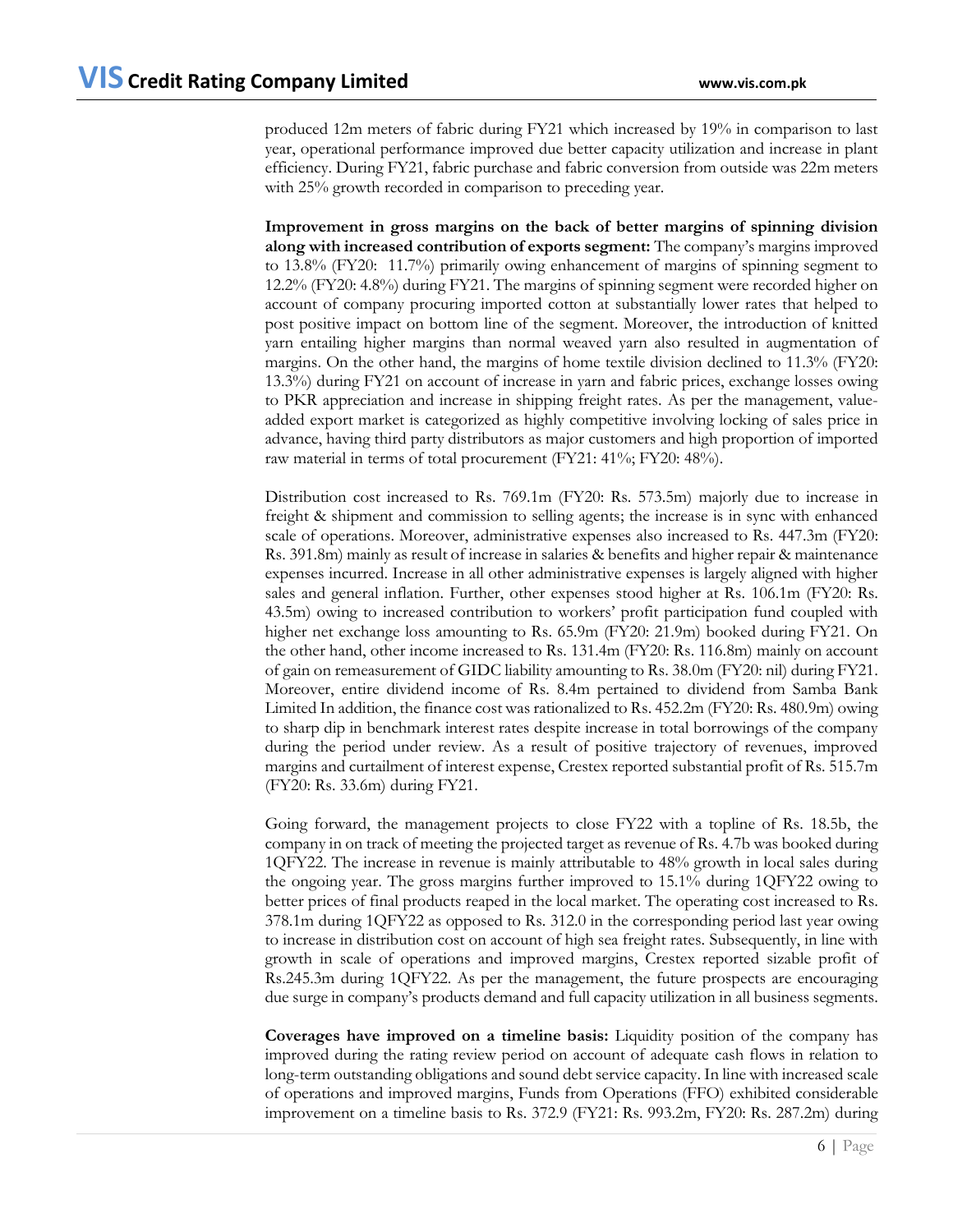1QFY22. The liquidity profile has been fully rescued by end-1QFY22; the same even presents a positive impetus comparative to pre-COVID numbers. The extent can be assessed from the fact that the FFO for 1QFY22 is higher than the FFO of the entire FY20, the year marked by pandemic. Although, there has been a slight increase in total borrowings during the period under review, FFO in terms of outstanding obligations was sizable and showcased an improving trend. FFO to total debt was recorded higher at 0.19x (FY21: 0.13x; FY20: 0.04x) at end-1QFY22. Similarly, debt service coverage was also sound at 1.93 (FY21:2.49x; FY20: 1.06x) at end-1QFY22. Going forward, according to the management, cash flows are expected to improve on account of increase in sales supported by improvement in sector dynamics, capacity enhancement in weaving segment and higher contribution margin achieved in knitted yarn.

Further, stock in trade increased by end-1QFY22; the same includes raw material for meeting production orders received and finished goods. The import lead time for the company ranges between 90-120 days therefore the company keeps inventory at hand for four months to avoid production lags. Around 80% of the finished goods in hand include made to order export merchandise awaiting shipment. Around two-thirds of the raw material mix used by Crestex, constituted short staple cotton. The company uses both local and imported short staple cotton; the proportion of imported cotton constituted around three-fourths of the company's total cotton requirement during FY21 due to appreciation of rupee against dollar. Going forward, the management projects the raw material mix to constitute 60% imported cotton and 40% local cotton for FY22. Imported long staple cotton comprised around 17% of the total cotton requirement of the company for FY21. Locally, cotton is procured from June to December, while import of cotton is made on forward booking basis during the same period. Polyester (comprising 19% of the total raw material mix during FY21) is purchased throughout the year on a need basis, the proportion of local (from ICI Pakistan) and imported polyester was 70:30 during FY21. Majority of the local cotton purchases are made on cash and advance basis, while 90 days credit period is availed for polyester; import is made through banking lines.

Despite substantial increase in revenues, trade receivables increased only marginally in absolute terms to Rs. 2.8b (FY21: 2.7b; FY20: 2.4b); meanwhile in proportion to sales the same were recorded lower owing to higher proportion of cash received in advance prior to processing of orders. As per the management, in local sales Crestex normally offers a credit period ranging between 10-20 days while an extended period of two months is provided to export customers. Moreover, the payment for knitted yarn is made swifter as compared to weaved yarn and is mostly made in advance. The aging of receivables is considered satisfactory since three-fourths of the total receivables were not due at end-FY21. However, receivables amounting to Rs. 484.4m (FY20: Rs. 323.3m) constituting 18% were overdue for more than six months. Receivables due above six months' time period are fully secured, as according to management, a major chunk of these trade debts are against confirmed letters of credit export sales, whereas a smaller portion is due from a number of independent customers. Moreover, the outstanding receivables also carry a markup arrangement with late payment penalty locked in at Kibor plus 1%. Nevertheless, VIS will continue to closely monitor the aging profile of receivables as the same can inflict a minor dent on profitability of the company going forward. Further, allowance for expected credit losses stood at Rs. 46.0m at end-FY21.

Short-term loans and advances amounted Rs. 44.3m (FY21: Rs. 42.0m; FY20: Rs. 22.3m), majorly including increase in advances extended to suppliers; the same is in line with increase in scale of operations. Further, short-term deposits and pre-payments also stood higher at Rs. 146.1m (FY21: Rs. 130.7m; FY20: 84.1m) at end-1QFY22 due to higher margin deposits pertaining to 50% infrastructure duties paid to Sindh Government (remaining 50% has been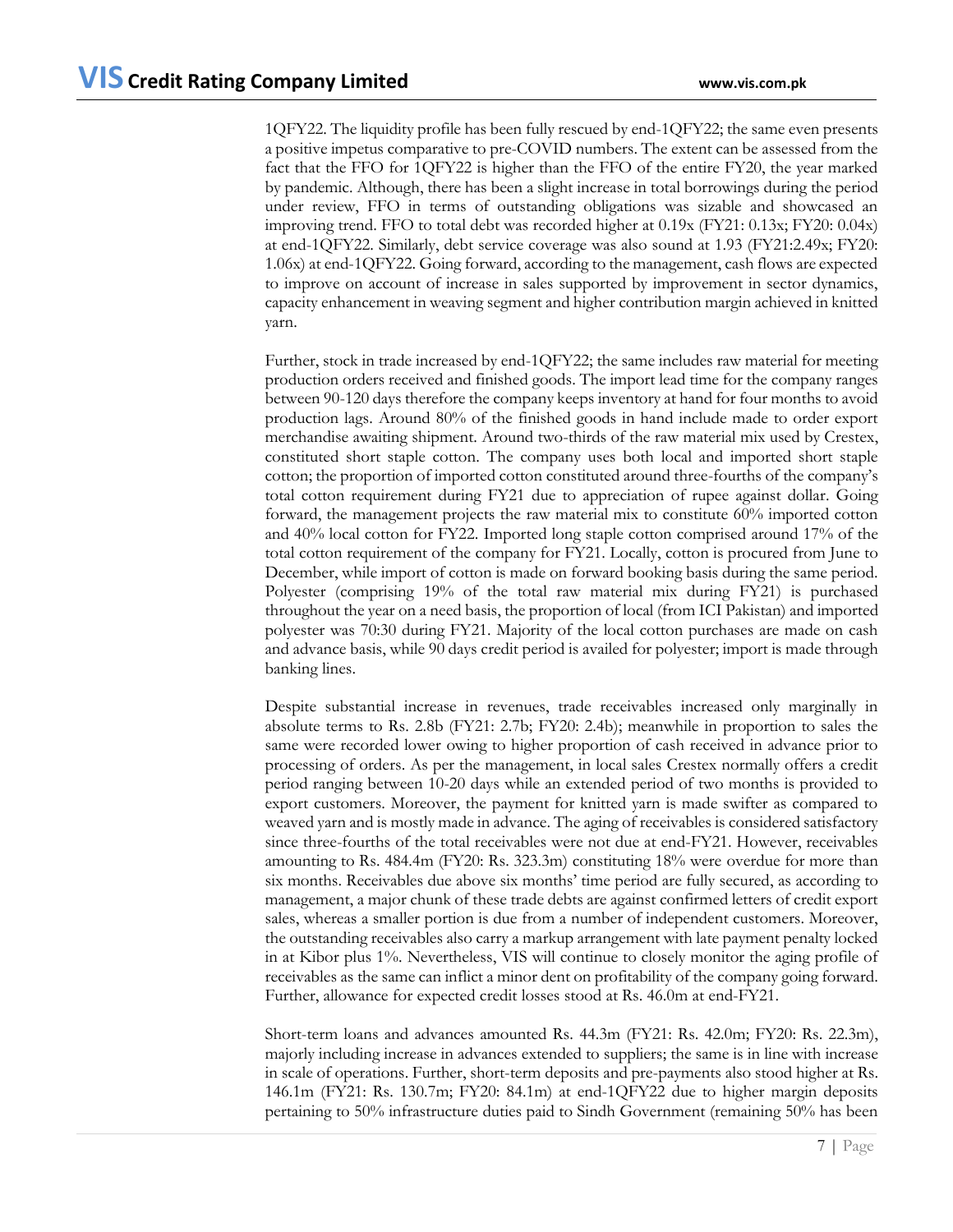provided in the form of bank guarantees). Other receivables also increased to Rs. 522.3m (FY21: Rs. 366.4m; FY20: Rs. 295.8) on account of higher sales tax & special excise duty refundable coupled with increased duty drawback. The liquidity of the company is slightly impacted due to sizable income tax refunds amounting to 786.3m (FY21: Rs. 737.0m; FY20: Rs. 777.8m) due from government at end-1QFY22; the company is unable to rectify the situation given it is an exogenous factor and inherent in the local textile industry.

On the other hand, trade and other payables largely remained range bound with only slight increase manifested amounting to Rs. 2.1b (FY21: Rs. 2.1b; FY20: 2.0b) by end-1QFY22; the same largely pertained to accrued liabilities and trade creditors. Accrued liabilities majorly comprised gas bill and GIDC payable, salaries and wages payable, commission and social security payable. With increase in cash & bank balances followed by stock in trade, current ratio of the company improved to 0.96x (FY21: 0.97x; FY20: 0.83x) on a timeline basis by end-1QFY22. Coverage of short-term borrowings via inventory and trade receivables has also increased to 1.09x (FY21: 1.05x; FY20: 0.90x) by end-1QFY22.

**Moderately leveraged capital structure with adequate equity base:** The equity base of Crestex augmented to Rs. 10.0b (FY21: Rs. 9.9b; FY20: Rs. 8.6b) at end-1QFY22 as a combined impact of internal capital generation along with equity injection aggregating to Rs. 400.0m by the sponsor through right issue during the period under review. The debt matrix of the company is largely tilted towards short term debt comprising around 83% of total debt. In line with increased working capital requirements owing to growth in scale of operations, the utilization of short-term borrowings increased to Rs. 6.4b (FY21: Rs. 6.1b; FY20: 6.2b) at end-1QFY22. Out of total short-term funding of Rs. 6.1b at end-FY21, around 55% amounting to Rs. 3.4b has been obtained as export refinance under SBP's refinance scheme on which concessionary charge at  $3\%$  per annum (FY20: 3.0%) is payable; the company had availed the entire limit at end-FY21. Moreover, Crestex has also obtained borrowing amounting to Rs. 716.8m (FY20: Rs. 333.6m) under short-term foreign currency financing with markup arrangement of Libor plus 1.25-2.0% per annum (FY20: Libor plus 1-3.6% per annum) at end-FY21. The unutilized limit under the aforementioned scheme was recorded at around Rs. 15m at end-FY21. In addition to this, short-term financing has been obtained from banks amounting to 2.1b at end-FY21 on mark-up ranging from KIBOR+1.5% to KIBOR+2.5% per annum and is secured by joint pari passu charge over fixed ad current assets of the company. On the other hand, long-term borrowings also increased during the rating review period as Crestex procured additional debt under SBP LTFF facility for payment of salaries to the employees of the company; the facility is payable in eight equal installments out of which three have already been made. All borrowings of the company are procured under SBP subsidized facilities therefore the interest cost is on the lower side. Moreover, for all existing long-term facilities in FY21 banks deferred the loan installments for the period of one year under SBP directive as a relief to the company during COVID-19 pandemic. Majority of these long-term financing facilities are secured against joint pari passu charge over fixed assets of the company. With growth in equity base, gearing and leverage indicators improved to 1.31x (FY21: 1.33x; FY20:1.65x) and 1.81x (FY21: 1.82x; FY20: 2.27x) by end-1QFY22; the leverage indicators are in line with the peer companies.

**Long-Term Strategic Plan & Capex:** The management plans to relocate the existing production facilities to Faisalabad Industrial Estate Development (FIEDMIC) in the next 3- 5 years. The proposed relocation will be executed in two phases; entailing the relocation of processing unit in around 3 years period, followed by spinning unit relocation in around 5 years. For the said purpose, the company has acquired 50 Acres land in FIEDMIC. The company had started construction of leed certified building for its stitching operations at FIEDMC, the project will be completed by end-HY22. Moreover, expansion of stitching unit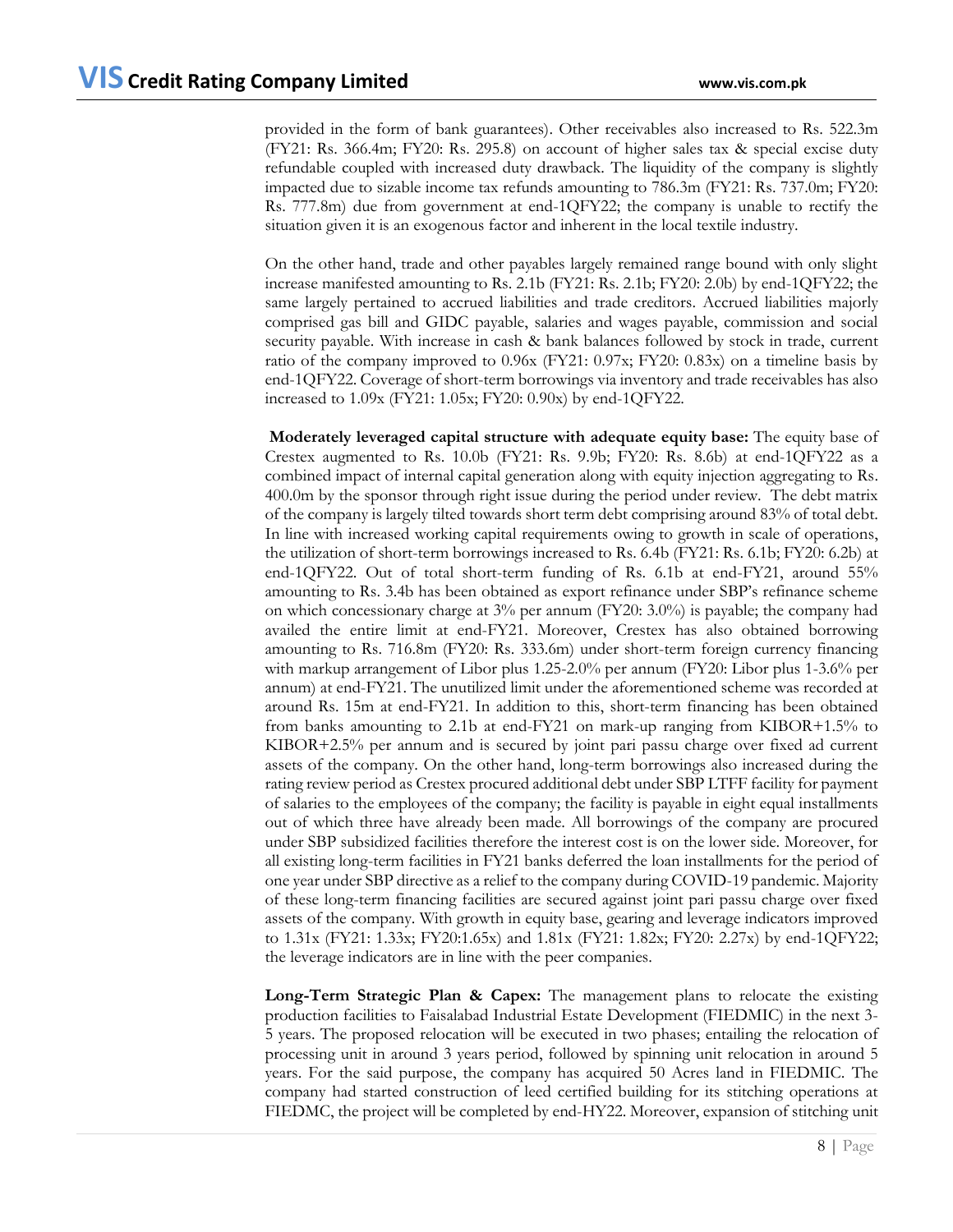with addition of 50 new machines to reduce the outside reliance for stitching is currently being carried out. The total capex estimated for the expansion is estimated at Rs. 250m which will all be contributed internally; the project is estimated to come online by end-Feb'22 so some impact of the addition will be seen in ongoing year results. Moreover, for the installation of and procurement of 60 latest technology weaving machines, the company plans to procure additional debt of Rs. 800m with equity contribution of Rs. 400m; the equity portion has already been contributed through right issue. The financial close for the project is to be achieved by end-FY22; meanwhile the project is expected to come online by end-Aug'23. The project is likely to contribute to operational efficiencies through cost rationalization; moreover, the company would be able to target niche quality customers as fabric on the new machines can be prepared with higher specifications. Given the expansion plans in perspective, the leverage indicators are projected to decrease only slightly in the ongoing year. As per management, the existing plant area with an estimated market value of Rs. 9b can be disposed-off to retire long term borrowings; however, the timeline for the same has not been finalized yet.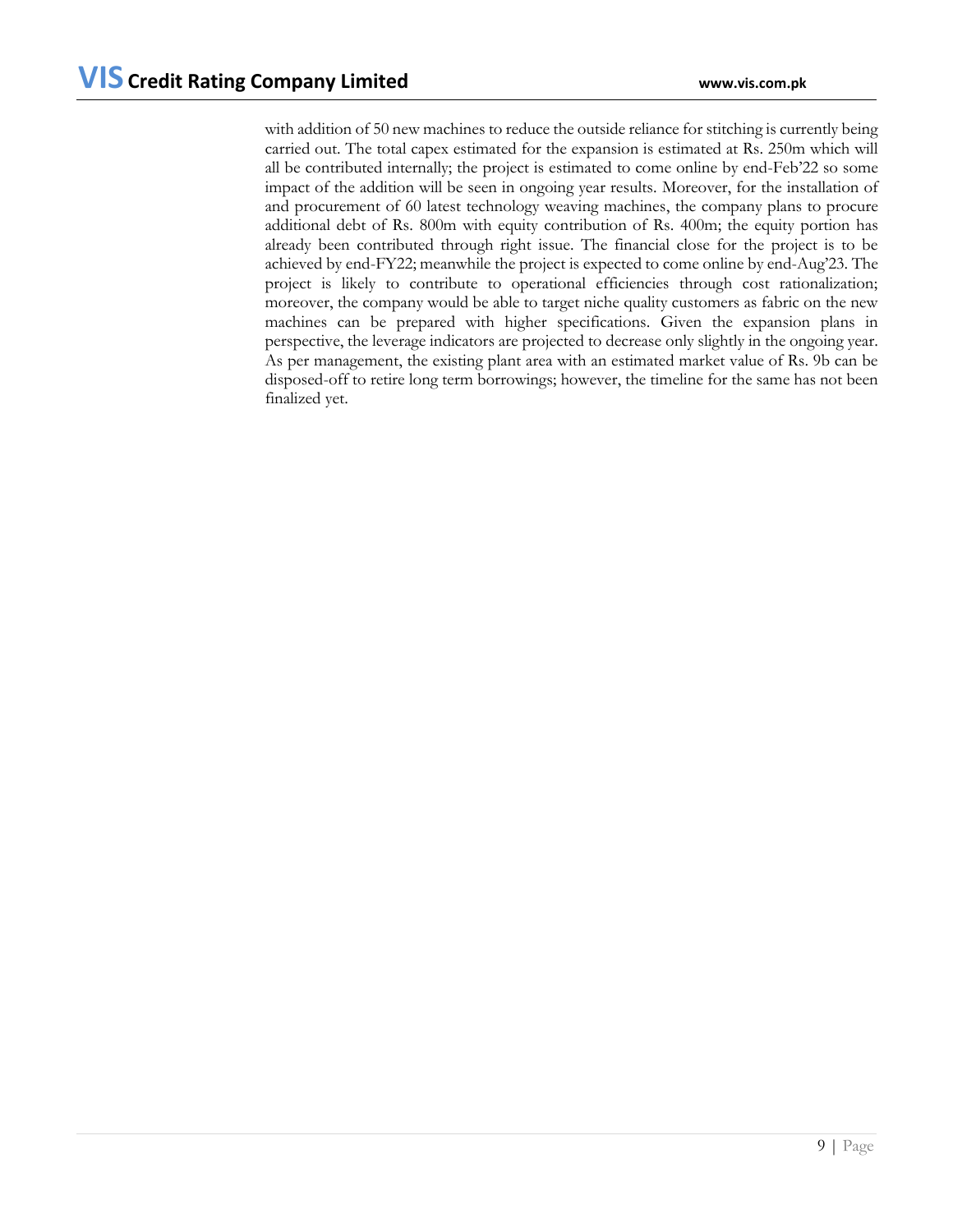# **The Crescent Textile Mills Limited Appendix I**

| <b>BALANCE SHEET</b> (in PKR millions)             | <b>FY18</b>     | <b>FY19</b>    | <b>FY20</b> | <b>FY21</b>  | <b>1QFY22</b> |
|----------------------------------------------------|-----------------|----------------|-------------|--------------|---------------|
| Property, Plant & Equipment                        | 6,328           | 6,727          | 7,402       | 7,376        | 7,416         |
| Long-Term Investments                              | 3,736           | 3,792          | 3,693       | 3,807        | 3,851         |
| <b>Store, Spares and Loose Tools</b>               | 198             | 265            | 234         | 225          | 265           |
| Stock-in-Trade                                     | 2,589           | 2,285          | 3,187       | 3,711        | 4,156         |
| <b>Trade Debts</b>                                 | 2,346           | 2,648          | 2,419       | 2,695        | 2,815         |
| <b>Short-Term Loans and Advances</b>               | 687             | 754            | 22          | 42           | 44            |
| <b>Deposits and Pre-Payments</b>                   | 61              | 71             | 84          | 131          | 146           |
| <b>Short-Term Investments</b>                      | 94              | 390            | 477         | 792          | 594           |
| <b>Other Receivables</b>                           | 1,416           | 291            | 296         | 366          | 522           |
| <b>Cash &amp; Bank Balances</b>                    | 3               | $\overline{4}$ | 39          | 338          | 25            |
| <b>Total Assets</b>                                | 17,612          | 17,371         | 18,795      | 20,264       | 20,673        |
| <b>Trade and Other Payables</b>                    | 1,488           | 1,866          | 2,027       | 2,060        | 2,108         |
| Long Term Debt (*incl. current                     | 1,103           | 1,395          | 1,155       | 1,443        | 1,309         |
| maturity)                                          |                 |                |             |              |               |
| <b>Short Term Debt</b>                             | 6,417           | 5,936          | 6,240       | 6,128        | 6,398         |
| <b>Total Equity</b>                                | 8,370           | 7,907          | 8,640       | 9,875        | 10,042        |
| <b>Surplus on Revaluation of Operating</b>         | 3,568           | 3,567          | 4,161       | 4,161        | 4,161         |
| <b>Fixed Assets</b>                                |                 |                |             |              |               |
| <b>Tier-1 Equity</b>                               | 4,803           | 4,339          | 4,479       | 5,714        | 5,881         |
| Paid-up Capital                                    | 800             | 800            | 800         | 800          | 1000          |
|                                                    |                 |                |             |              |               |
|                                                    |                 |                |             |              |               |
| <b>INCOME STATEMENT</b>                            | <b>FY18</b>     | <b>FY19</b>    | <b>FY20</b> | <b>FY21</b>  | 1QFY22        |
| <b>Net Sales</b>                                   | 11,314          | 13,946         | 13,264      | 17,817       | 4,713         |
| <b>Gross Profit</b>                                | 1,100           | 1,637          | 1,549       | 2,453        | 709           |
| <b>Operating Profit</b>                            | 337             | 614            | 584         | 1,237        | 351           |
| Profit Before Tax                                  | 10              | 396            | 177         | 810          | 346           |
| Profit After Tax                                   | $\,8\,$         | 239            | 34          | 516          | 245           |
| <b>Funds from Operations</b>                       | 45              | 454            | 287         | 993          | 373           |
|                                                    |                 |                |             |              |               |
| <b>RATIO ANALYSIS</b>                              | <b>FY18</b>     | <b>FY19</b>    | <b>FY20</b> | <b>FY21</b>  | 1QFY22        |
| Gross Margin (%)                                   | 9.7             | 11.7           | 11.7        | 13.8         | 15.1          |
| <b>Net Margins</b>                                 | 0.1             | 1.7            | 0.3         | 2.9          | 5.2           |
| Current Ratio (x)                                  | 0.88            | 0.80           | $0.83\,$    | $0.97\,$     | 0.96          |
| <b>Net Working Capital</b>                         | (1000)          | (1,631)        | (1, 494)    | (328)        | (383)         |
| FFO to Total Debt (x)                              | 0.01            | 0.06           | 0.04        | 0.13         | 0.19          |
| FFO to Long Term Debt (x)                          | 0.05            | 0.40           | 0.25        | 0.69         | 1.14          |
| Debt Leverage (x)                                  | 1.92            | 2.18           | 2.27        | 1.82         | 1.81          |
| Gearing (x)                                        | 1.57            | 1.69           | 1.65        | 1.33         | 1.31          |
| Debt Servicing Coverage Ratio (x)                  | 0.82            | 1.27           | 1.06        | 2.49         | 1.93          |
| ROAA $(%)$                                         | 0.0             | 1.4            | $0.2\,$     | 2.6          | 4.8           |
| ROAE (%)<br>(Stock in Trade+ Trade Debt) to Short- | $0.2\,$<br>0.77 | 5.2<br>0.83    | 0.8<br>0.90 | 10.1<br>1.05 | 16.9<br>1.09  |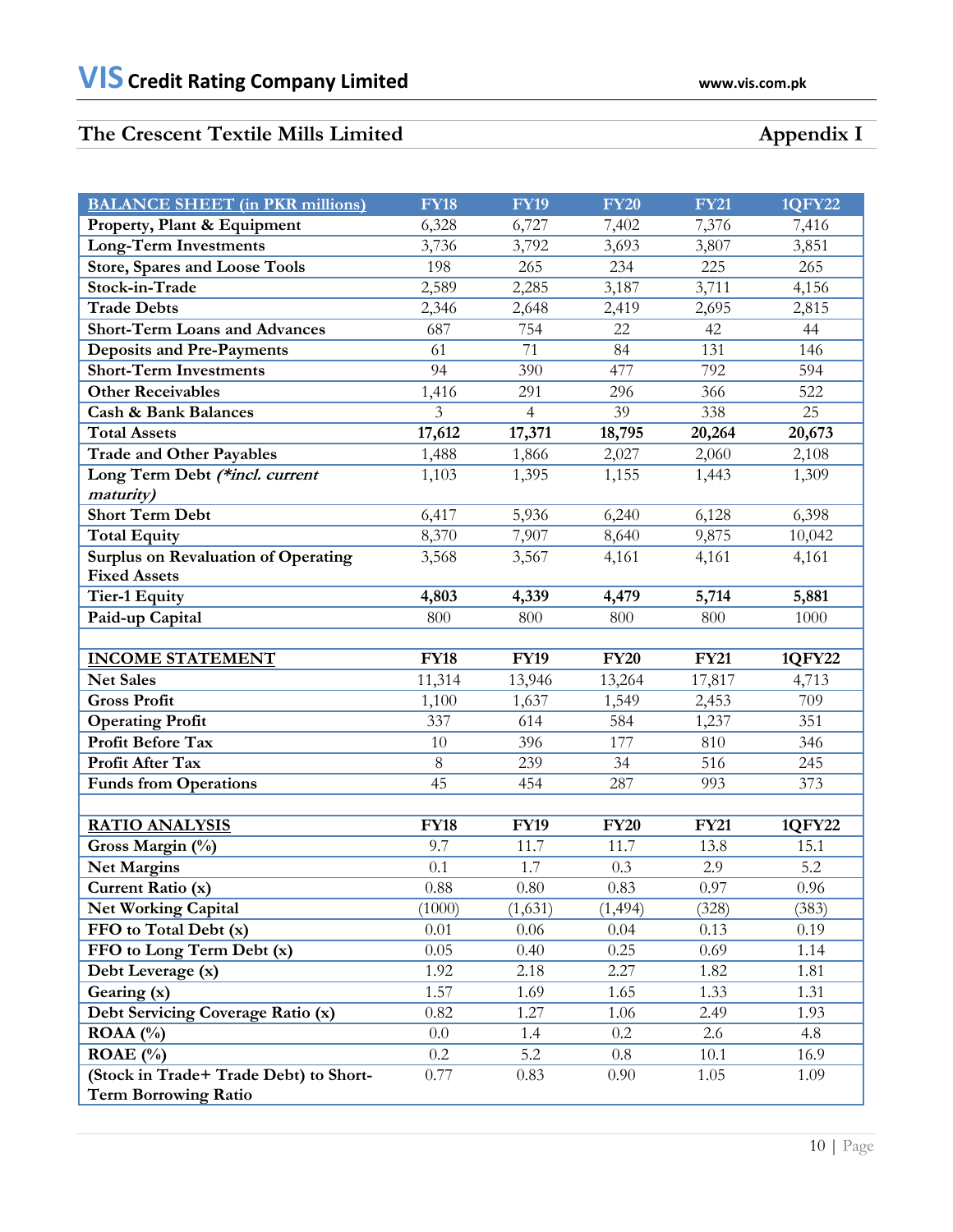# **The Crescent Textile Mills Limited Appendix II**

| <b>BALANCE SHEET Projections (in PKR millions)</b>            | <b>FY22</b>    | <b>FY23</b> | <b>FY24</b> |
|---------------------------------------------------------------|----------------|-------------|-------------|
| Property, Plant & Equipment                                   | 8,112          | 7,835       | 7,589       |
| <b>Long-Term Investments</b>                                  | 3,845          | 3,883       | 3,922       |
| Stock-in-Trade                                                | 3,806          | 4,019       | 4,252       |
| <b>Trade Debts</b>                                            | 3,010          | 3,075       | 3,136       |
| <b>Short-Term Loans and Advances</b>                          | 818            | 859         | 902         |
| <b>Deposits and Pre-Payments</b>                              | 142            | 149         | 156         |
| <b>Short-Term Investments</b>                                 | 712            | 632         | 552         |
| <b>Cash &amp; Bank Balances</b>                               | $\overline{4}$ | 5           | 5           |
| <b>Total Assets</b>                                           | 21,203         | 21,230      | 21,314      |
| <b>Trade and Other Payables</b>                               | 2,004          | 2,054       | 2,080       |
| Long Term Debt (*incl. current maturity)                      | 1,883          | 1,525       | 1,115       |
| <b>Short Term Debt</b>                                        | 6,386          | 6,060       | 5,837       |
| <b>Total Debt</b>                                             | 8,269          | 7,585       | 6,952       |
| <b>Total Equity</b>                                           | 10,587         | 11,252      | 11,948      |
| <b>Surplus on Revaluation of Operating Fixed Assets</b>       | 4,161          | 4,161       | 4,161       |
| <b>Tier-1 Equity</b>                                          | 6,427          | 7,091       | 7,788       |
| Paid-up Capital                                               | 1,000          | 1,000       | 1,000       |
|                                                               |                |             |             |
| <b>INCOME STATEMENT</b>                                       | <b>FY22</b>    | <b>FY23</b> | <b>FY24</b> |
| <b>Net Sales</b>                                              | 18,506         | 18,918      | 19,315      |
| <b>Gross Profit</b>                                           | 2,770          | 2,846       | 2,919       |
| <b>Operating Profit</b>                                       | 1,339          | 1,348       | 1,346       |
| <b>Profit Before Tax</b>                                      | 789            | 833         | 869         |
| Profit After Tax                                              | 587            | 626         | 658         |
| <b>Funds from Operations</b>                                  | 997            | 1,009       | 1,007       |
|                                                               |                |             |             |
| <b>RATIO ANALYSIS</b>                                         | <b>FY22</b>    | <b>FY23</b> | <b>FY24</b> |
| Gross Margin (%)                                              | 15.0           | 15.0        | 15.1        |
| <b>Net Margins</b>                                            | 3.2            | 3.3         | 3.4         |
| Current Ratio (x)                                             | 1.01           | 1.07        | 1.14        |
| <b>Net Working Capital</b>                                    | 133            | 632         | 1,224       |
| FFO to Total Debt (x)                                         | 0.12           | 0.13        | 0.14        |
| FFO to Long Term Debt (x)                                     | 0.53           | 0.66        | 0.90        |
| Debt Leverage (x)                                             | 1.65           | 1.41        | 1.20        |
| Gearing (x)                                                   | 1.29           | 1.07        | 0.89        |
| (Stock in Trade+ Trade Debt) to Short-Term Borrowing<br>Ratio | 1.07           | 1.17        | 1.27        |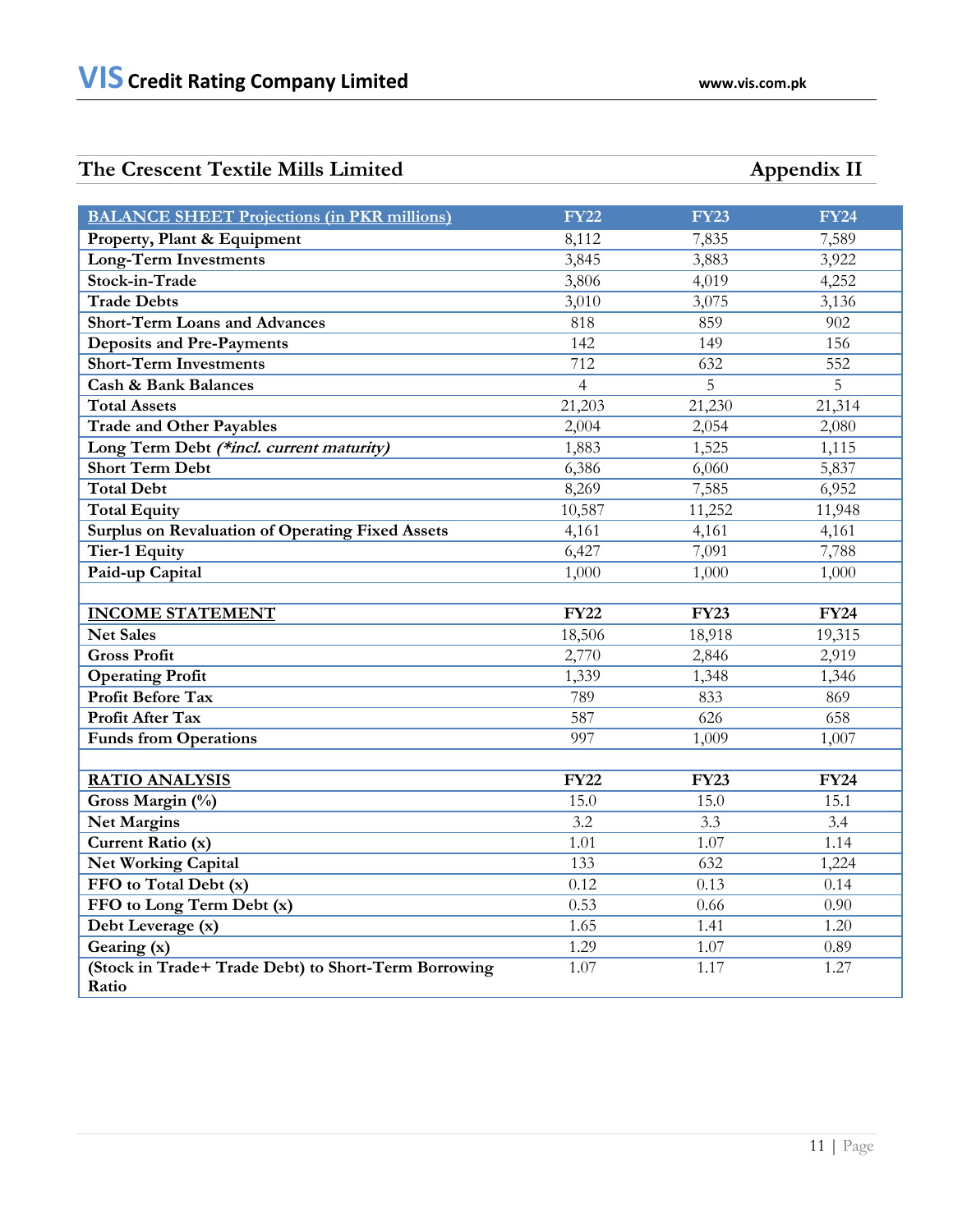# **ISSUE/ISSUER RATING SCALE & DEFINITIONS Appendix II**

# VIS Credit Rating Company Limited

## RATING SCALE & DEFINITIONS: ISSUES / ISSUERS

## **Medium to Long-Term**

Highest credit quality; the risk factors are negligible, being only slightly more than for risk-free Government of Pakistan's debt.

## AA+, AA, AA-

High credit quality; Protection factors are strong. Risk is modest but may vary slightly from time to time because of economic conditions.

## $A + A$ .  $A -$

Good credit quality; Protection factors are adequate. Risk factors may vary with possible changes in the economy.

## BBB+ BBB BBB-

Adequate credit quality; Protection factors are reasonable and sufficient. Risk factors are considered variable if changes occur in the economy.

## **BB+ BB BB-**

Obligations deemed likely to be met. Protection factors are capable of weakening if changes occur in the economy. Overall quality may move up or down frequently within this category.

## B+ B B-

Obligations deemed less likely to be met. Protection factors are capable of fluctuating widely if changes occur in the economy. Overall quality may move up or down frequently within this category or into higher or lower rating grade.

### ccc

Considerable uncertainty exists towards meeting the obligations. Protection factors are scarce and risk may be substantial.

 $_{cc}$ 

A high default risk

C

A very high default risk

Đ

Defaulted obligations

Rating Watch: VIS places entities and issues on 'Rating Watch' when it deems that there are conditions present that necessitate re-evaluation of the assigned rating(s). Refer to our 'Criteria for Rating Watch' for details. www.vis.com.pk/images/criteria\_watch. pdf

Rating Outlooks: The three outlooks 'Positive', 'Stable' and 'Negative' qualify the potential direction of the assigned rating(s). An outlook is not necessarily a precursor of a rating change. Refer to our 'Criteria for Rating Outlook' for details.www.vis.com.pk/ images/criteria outlook.pdf

(SO) Rating: A suffix (SO) is added to the ratings of 'structured' securities where the servicing of debt and related obligations is backed by some sort of financial assets and/or credit support from a third party to the transaction. The suffix (SO), abbreviated for 'structured obligation', denotes that the rating has been achieved on grounds of the structure backing the transaction that enhanced the credit quality of the securities and not on the basis of the credit quality of the issuing entity alone.

## Short-Term

### $A - 1 +$

Highest certainty of timely payment; Short-term liquidity, including internal operating factors and /or access to alternative sources of funds, is outstanding and safety is just below risk free Government of Pakistan's short-term obligations.

## $4 - 1$

High certainty of timely payment; Liquidity factors are excellent and supported by good fundamental protection factors. Risk factors are minor.

### $A - 2$

Good certainty of timely payment. Liquidity factors and company fundamentals are sound. Access to capital markets is good. Risk factors are small.

## $4 - 3$

Satisfactory liquidity and other protection factors qualify entities / issues as to investment grade. Risk factors are larger and subject to more variation. Nevertheless, timely payment is expected.

Speculative investment characteristics; Liquidity may not be sufficient to ensure timely payment of obligations.

## ċ

Capacity for timely payment of obligations is doubtful.

(blr) Rating: A suffix (blr) is added to the ratings of a particular banking facility obtained by the borrower from a financial institution. The suffix (bir), abbreviated for 'bank loan rating' denotes that the rating is based on the credit quality of the entity and security structure of the facility.

'p' Rating: A 'p' rating is assigned to entities, where the management has not requested a rating, however, agrees to provide informational support. A 'p' rating is shown with a 'p' subscript and is publicly disclosed. It is not modified by a plus (+) or a minus (-) sign which indicates relative standing within a rating category. Outlook is not assigned to these ratings. Refer to our 'Policy for Private Ratings' for details. www.vis.com.pk/images/ policy ratings pdf

'SD' Rating: An 'SD' rating is assigned when VIS believes that the ratee has selectively defaulted on a specific issue or obligation but it will continue to meet its payment obligations on other issues or obligations in a timely manner.